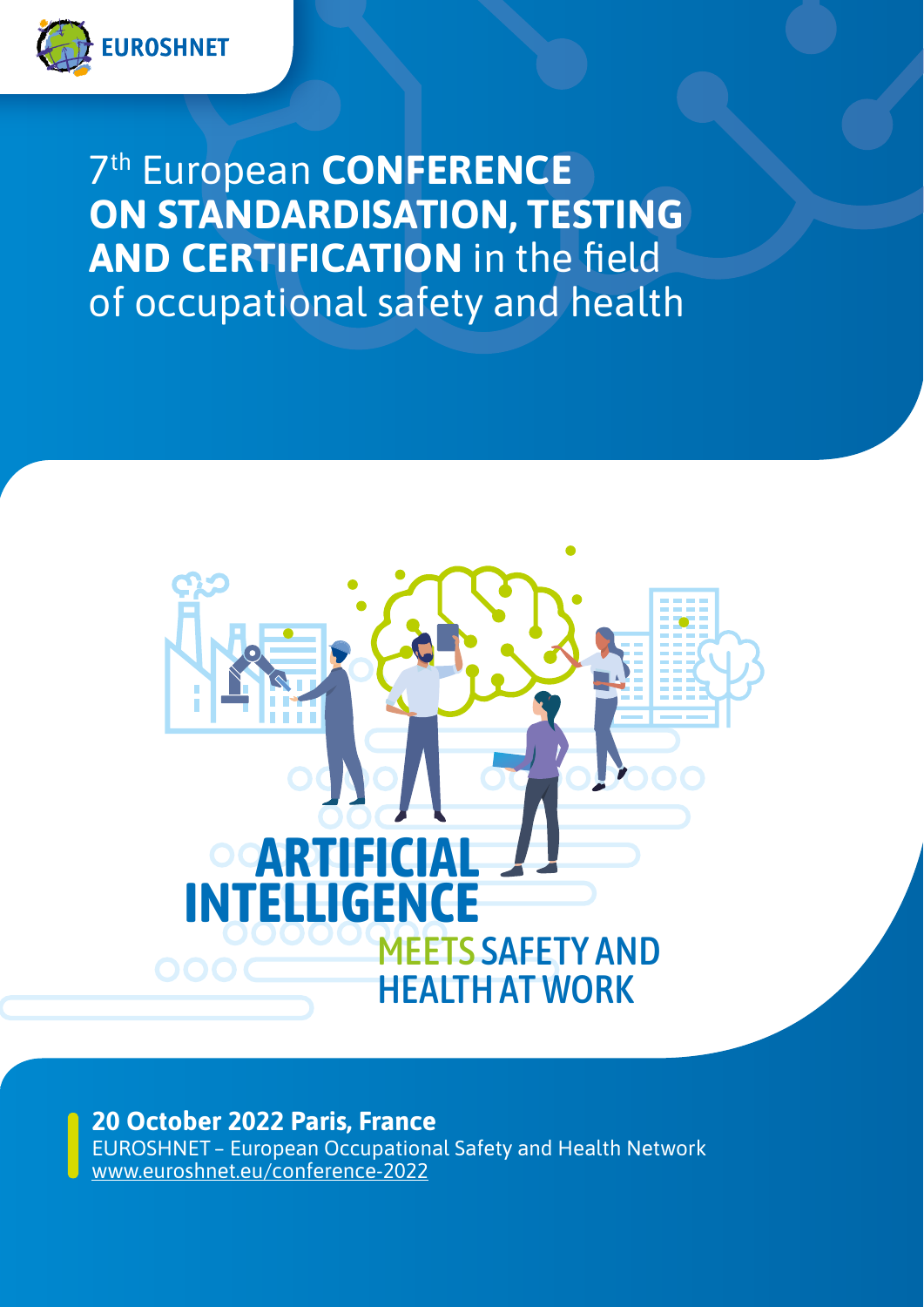On behalf of INRS and EUROGIP, it is my privilege to invite you to the 7<sup>th</sup> European Conference, on standardisation, testing and certification in the field of occupational safety and health which will be organised by the network of European OSH experts, EUROSHNET.

At the crossroad of many new technologies, artificial intelligence is spreading through companies' operations as well as the products and services they provide. The consequences on the work done inside these companies are and will obviously be significant.

It is important to define the concept of artificial intelligence, to specify the different technologies covered by this term and to present the different sectors concerned through already deployed or forthcoming examples in the occupational world.

The safe use of AI in parallel with human activity raises essential questions of ethics, legal responsibility and technical reliability. To successfully introduce an artificial intelligence system in the world of work, it is necessary to analyse the potential consequences on work, the opportunities that this technology brings along with the risks generated regarding the health and safety of workers. These questions have consequences at regulation level and standardisation is a powerful tool to address some of them.

The use of artificial intelligence within companies also has an impact on the texts and procedures currently in force. How can regulations evolve? What are the challenges of standardisation? What tests are or should be carried out? How can or could certification be obtained?

Be part of the EUROSHNET community and join us in Paris to discuss the changes, challenges and opportunities resulting from the current developments with a broad range of experts and stakeholders who will discuss how standardisation and notified bodies may play a role in regulating these risks and enhancing these opportunities.





Séverine BRUNET Director of Prevention Affairs

# WELCOME

00000000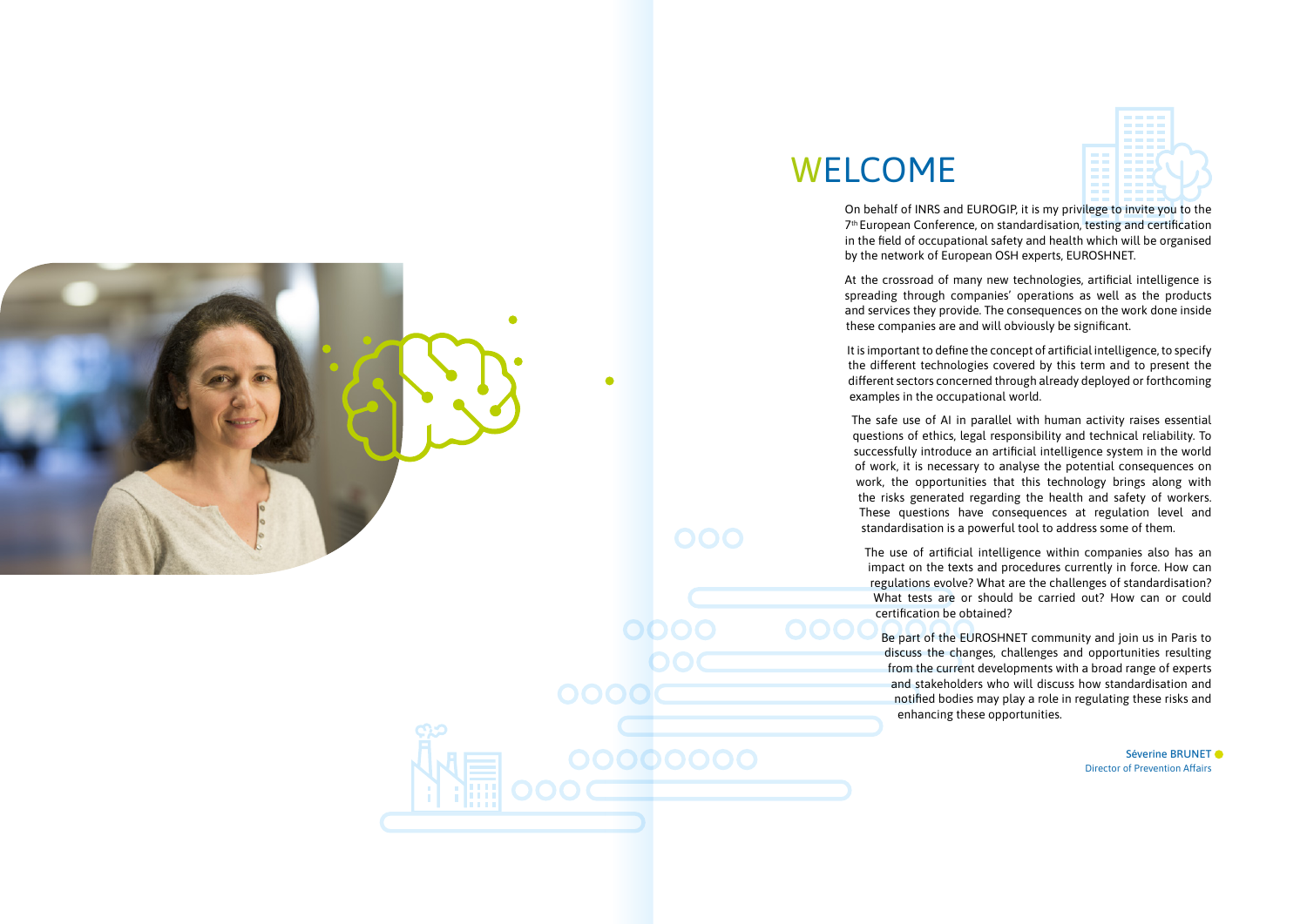

It is a 1-day conference with no parallel sessions and a round table. It is divided into 4 sessions with keynote speakers and speakers invited for oral presentations. In addition, a poster exhibition will accompany the event. The official languages of the conference are English and French. Simultaneous translation will be provided during the oral presentations and the round table.

**08:15** Registration

**09:20** Opening of the conference Séverine BRUNET, French National Research and Safety Institute (INRS) for the Prevention of Occupational Accidents and Diseases, France

## SESSION 1

 **What is Artificial Intelligence (AI) – Where is it found?**

- **09:30** Foundations, Methods and Applications of Artificial Intelligence • Raja CHATILA, Sorbonne University, France
- **09:50** Operationalizing and standardizing trustworthy AI in the field • Sebastian HALLENSLEBEN, Association for Electrical, Electronic & Information Technologies (VDE), Germany
- **10:10** Person-vehicle collision prevention with embedded Artificial Intelligence • Michel PAINDAVOINE, Yumain, France
- **10:30** Questions from public
- **10:45** *Coffee break & Poster*

## SESSION 2

### **Prerequisites for safe use of AI: confidence, reliability, control**

- **11:15** Algorithmic management meets EU law: integrating data protection, non-discrimination and collective rights to curb the powers of 'automated bosses' • Antonio ALOISI, IE Law School, Spain
- 11:35 Trustworthy Artificial Intelligence • André STEIMERS, Institute for Work and Health (IFA), Germany
- **11:55** Evaluation and certification for safer Artificial Intelligence • Agnès DELABORDE, National Metrology and Testing Laboratory (LNE), France
- **12:15** Questions from public
- **12:30** *Lunch*

# SESSION 3

|       | <b>Possible impacts of AI on humans at work</b>                                                                                                                                                  |  |
|-------|--------------------------------------------------------------------------------------------------------------------------------------------------------------------------------------------------|--|
| 13:45 | Artificial Intelligence at work: challenges and opportunities for OSH<br>• Emmanuelle BRUN, European Agency for Safety and Health at Work,<br><b>European Union</b>                              |  |
| 14:05 | Realizing the promise of exoskeletons: research efforts to increase the efficacy<br>and acceptance through Artificial Intelligence-enabled wearable robots<br>· Joseph McINTYRE, Tecnalia, Spain |  |
| 14:25 | Machinery regulation: a tool contributing to ensure Artificial Intelligence<br>safe machines<br>· Victoria PIEDRAFITA, European Commission, Europe                                               |  |
| 14:45 | Questions from public                                                                                                                                                                            |  |
| 15:00 | Coffee break & Poster                                                                                                                                                                            |  |

# SESSION 4

 **Challenges of AI on standardization, testing and certification**

ardization Association (AFNOR), France

**Ilurgies Industries (UIMM), France Trade Union Confederation (ETUC), Europe** ent Insurance Institution for Wood and Metal

anisation for Applied Scientific Research (TNO),

al Center of Protection Means (CNMP), alth at Work (INSST), Spain, Chair EUROSHNET

| 15:30 | European standardization in support of the European Artificial<br>Intelligence regulation                                                                      |  |
|-------|----------------------------------------------------------------------------------------------------------------------------------------------------------------|--|
|       | • Patrick BEZOMBES, French Standardization Association (AFN                                                                                                    |  |
| 15:50 | Roundtable<br>• Franck GAMBELLI, Union of Metallurgies Industries (UIMM), F                                                                                    |  |
|       | · Isabelle SCHOEMANN, European Trade Union Confederation                                                                                                       |  |
|       | • Christoph PREUSSE, Social Accident Insurance Institution for<br>(BGHM), Germany                                                                              |  |
|       | . Yvette MULDER, Netherlands Organisation for Applied Scient<br><b>Netherlands</b>                                                                             |  |
| 16:50 | Closing of the conference<br>. Pilar CACERES, Director of National Center of Protection Mea<br>National Institute of Safety and Health at Work (INSST), Spain, |  |
|       |                                                                                                                                                                |  |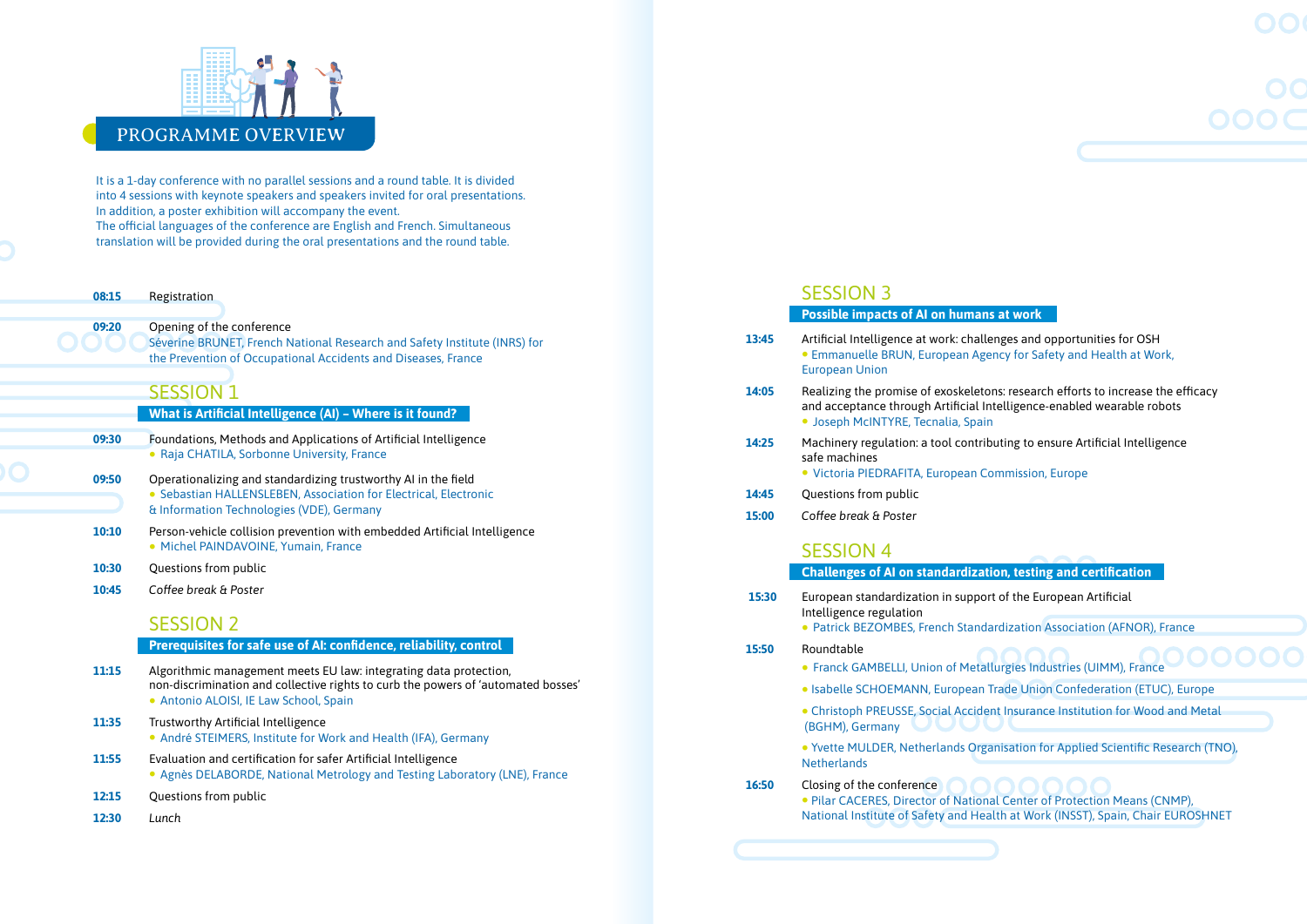# ACCOMMODATION

# CONFERENCE LANGUAGES

# POSTER ABSTRACT SUBMISSION

The 7<sup>th</sup> EUROSHNET European Conference provides a forum to present your work in an informal and interactive setting.

> Additionally, we will have cocktail dinner organised for all the participants on **October 19th** at the wine museum.

Posters are ideal for presenting recent results or for giving an introduction to interesting and innovative work in progress. We invite all participants to submit posters addressing the current and expected changes, challenges and opportunities related to standardisation, testing and certification.

The conference will take place on **October 20th 2022 in Paris,** France, at the UIC-P Espaces Congrès.

The registration fee includes the conference materials, lunch and refreshments, including the cocktail dinner on 19 October. \*The fee for **accompanying persons** includes only the cocktail dinner on 19 October.

Participants are requested to make their own hotel booking. For booking instructions and deadlines, please see www.euroshnet.eu/conference-2022/accommodation

**Hotel List** (*Hotels at less than 20 min walk)*



Simultaneous interpretation will be provided.

# CALL FOR POSTERS REGISTRATION AND FEES

If you would like to present a poster, please submit your poster abstract via the **online form at www.euroshnet.eu/conference-2022/posters**

#### **Poster must**

- be written in English
- not exceed 200 words
- indicate the author and co-authors' details (Full first and last name(s), Affiliation details: department, institution, city, state (if relevant), country)
- be submitted by **5 September 2022**

The posters will be reviewed and the decision of acceptance communicated by 12 September 2022. All posters should be in English in size A0, portrait format.

Please note that posters with a commercial approach will not be considered.

Hôtel 31 – Paris Tour Eiffel 3\* www.hotel-31.com

| <b>REGISTRATION</b><br>FEE. | Early bird registration<br>until 3 June 2022 | Regular registration<br>from 4 June 2022 |
|-----------------------------|----------------------------------------------|------------------------------------------|
| Delegates                   | € 225                                        | € 275                                    |
| <b>Students</b>             | € 100                                        | € 100                                    |
| Accompanying persons*       | € 70                                         | € 70                                     |

Hôtel Alizé Grenelle Tour Eiffel 3\* www.alizeparis.com

Hôtel Carladez Cambronne 3\* www.hotelcarladez.com

Hôtel Eiffel Segur 3\* www.paris-hotel-eiffel-segur.com

Hôtel Eiffel Villa Garibaldi 3\* www.hoteleiffelvillagaribaldi.com

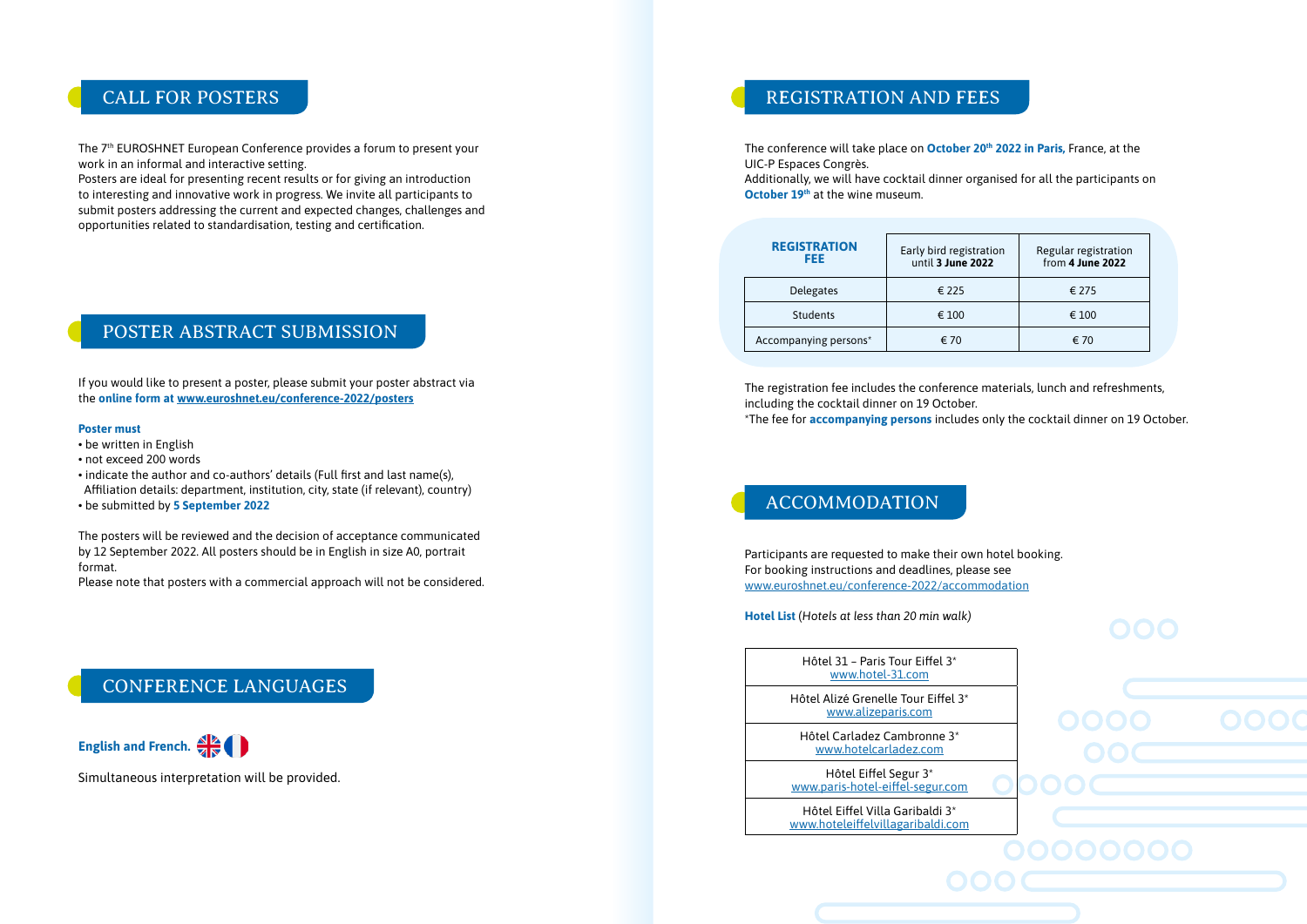# CONFERENCE VENUE

# HOW TO GET THERE

In central Paris, a stone's throw from the Eiffel Tower, UIC's conference facilities offer you an exceptional venue for the EUROSHNET conference. Between the River Seine and the Champs de Mars, enjoy an exclusive setting easily accessible via any mode of transport.

## **UIC-P Espaces Congrès**

#### https://uicp.fr

16 rue Jean Rey 75015 Paris France Tel: +33 (0)1 44 49 22 31 Fax: +33 (0)1 44 49 22 39



**Metro:** Line 6, stop at "Bir Hakeim" **RER:** Line C, stop at "Champs de Mars" **Bus:** 42, 69, 82, 87

 $\overline{\phantom{a}}$  , and the set of the set of the set of the set of the set of the set of the set of the set of the set of the set of the set of the set of the set of the set of the set of the set of the set of the set of the s

## **→ From Charles De Gaulles Airport**

RER B to "Saint-Michel Notre Dame" (Direction Saint Rémy les Chevreuses) then take RER C to "Champs de Mars" (Direction Versailles, Château Rive Gauche) Cost: €10.30 Duration: Approx. 1 hour

#### **→ From Gare de l'Est or Gare du Nord**

From Gare de l'Est, you can take the Metro line 4 to "Gare du Nord" or walk 5 minutes. Take RER B from Gare du Nord to "Saint Michel Notre Dame" (Direction Saint Rémy les Chevreuses) Then, take RER C to "Champs de Mars" (direction Versailles, Château Rive Gauche) Cost: €1.90 Duration: Approx. 30 minutes

## **→ From Gare de Lyon**

Go to Gare Austerlitz (5 minutes walk). Take the RER C to "Champs de Mars" (direction Versailles, Château Rive Gauche) Cost: €1.90 Duration: Approx. 30 minutes

#### **→ From Gare Montparnasse**

Walk 13 mins towards the stop "Pasteur" (Metro Line 6) Take the line 6 (direction Charles de Gaulles-Etoile) to "Bir Hakeim" Cost: €1.90 Duration: Approx. 30 minutes

#### **→ From Orly Airport**

Orlyval to "Anthony" RER B to "Denfert Rochereau" then take Metro 6 to "Bir Hakeim" or RER B to "Saint-Michel Notre Dame" then RER C to "Champs de Mars" Cost: €12,10 Duration: Approx. 50 min



Institut national de recherche et de sécurité (INRS), France – www.inrs.fr



France – www.eurogip.fr

**CIOPAPIB** 

Centralny Instytut Ochrony Pracy - Państwowy Instytut Badawczy (CIOP-PIB), Poland – www.ciop.pl

 $\bullet$  DGUV

# EUROGIP, eurogip Spain – www.insst.es

Deutsche Gesetzliche Unfallversicherung (DGUV), Germany – www.dguv.de



**KAN** 

Instituto Nacional de Seguridad y Salud en el Trabajo (INSST),

Kommission Arbeitsschutz und Normung (KAN), Germany – www.kan.de



EtusivuTyöterveyslaitos Finland – www.ttl.fi

# **CONTACT**

#### INFORMATION ON THE PROGRAMME AND PRACTICAL ARRANGEMENTS

#### **Bertrand Tinoco**

Tel +33 (0)3 83 50 20 28 **Pierre Canetto** Tel +33 (0)3 83 50 98 44 INRS

**Christèle Hubert Putaux** Tel +33 (0)1 40 56 30 40 EUROGIP

euroshnet2022@inrs.fr

 $\sqrt{n}$ rs

REGISTRATION AND INVOICING

**Emilie Fargant** Tel +33 (0)3 72 74 37 14 UL PROPULS

euroshnet2022@ul-propuls.fr